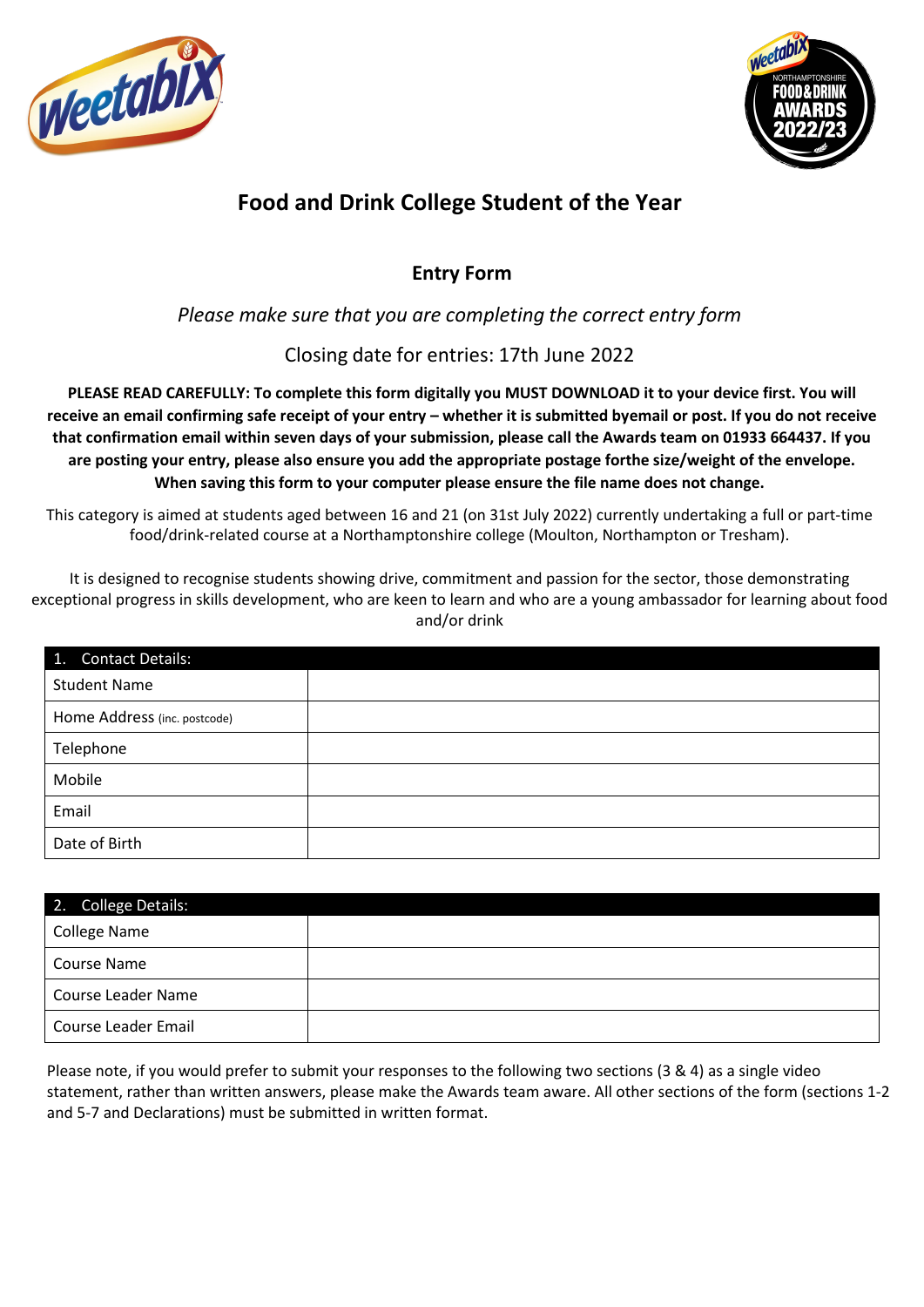



## 3. Supporting Information

Please write your supporting information below. (It is not limited to the area you can see). Alternatively, you may provide **up to ten sides of A4** containing other information in support of your entry. If you wish us to refer to your internet site, please provide **printed** copies of up to five key pages (but this comes out of your allocation of ten additional pages). However, we cannot return any material.

| We may wish to contact up to two of your tutors to ask them to comment further on your status as the 'Food and  |
|-----------------------------------------------------------------------------------------------------------------|
| Drink College Student of the Year'. Please provide names and contact numbers/email addresses of those who would |
| be willing to assist us:                                                                                        |
|                                                                                                                 |

| -      | Name    |       |  |
|--------|---------|-------|--|
|        | Tel No. | Email |  |
| ⌒<br>∸ | Name    |       |  |
|        | Tel No. | Email |  |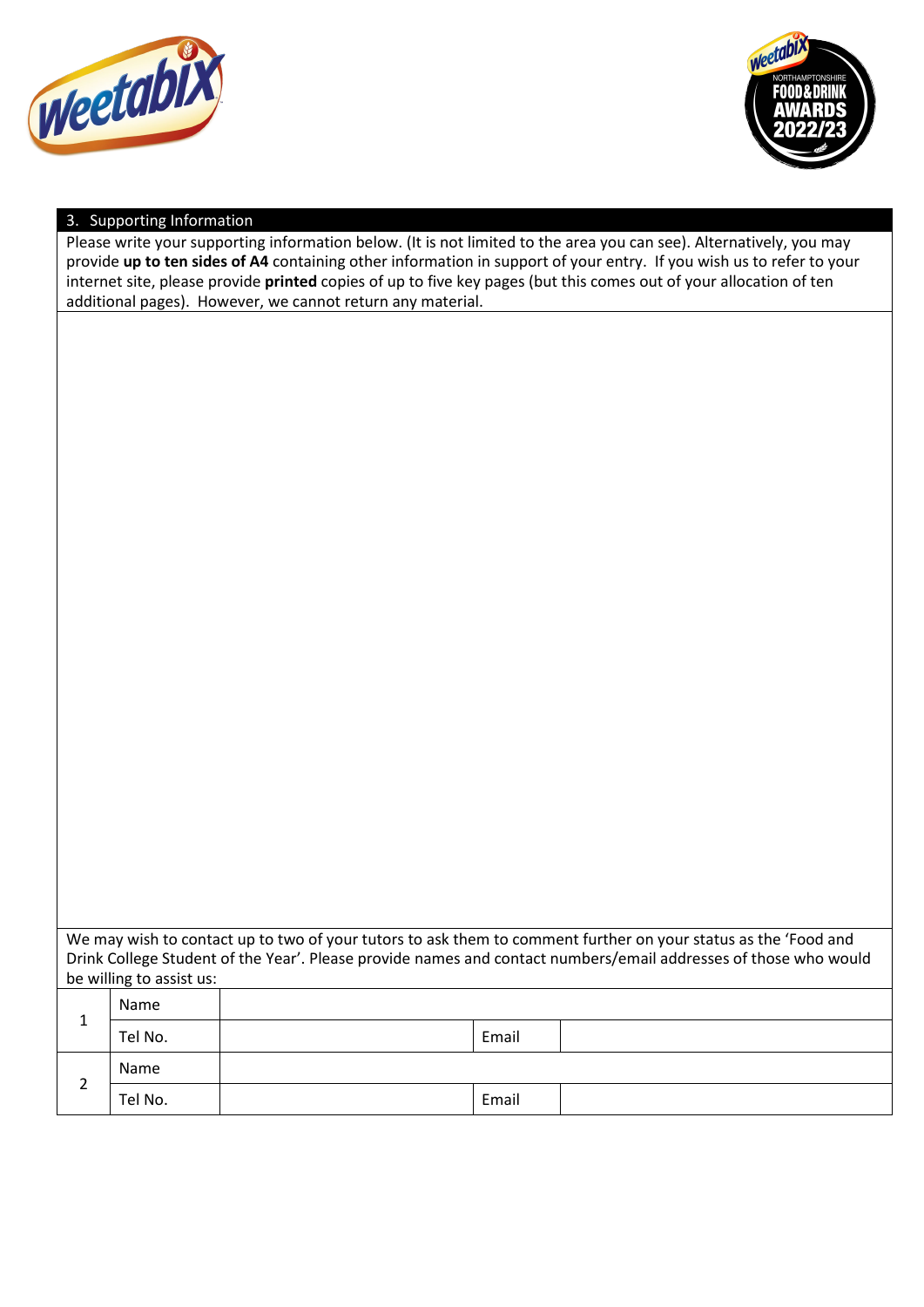



| 4. Mandatory supplementary evidence                                                                                      |     |     |  |  |
|--------------------------------------------------------------------------------------------------------------------------|-----|-----|--|--|
| Have you submitted all mandatory supporting evidence (listed below)                                                      | YES | NO. |  |  |
| Evidence that you attend your designated College (e.g. letter of acceptance on your<br>$\bullet$<br>course or similar)   |     |     |  |  |
| A brief summary of your course and your potential career plan.<br>$\bullet$                                              |     |     |  |  |
| Commentary of no more than 250 words as to why you are the 'Food and Drink<br>$\bullet$<br>College Student of the Year'. |     |     |  |  |
| Names and contact details of those offering a personal testimony.<br>$\bullet$                                           |     |     |  |  |
| Examples of promotional material (see limit on the amount).                                                              |     |     |  |  |

# **If you have answered 'NO' to any of these questions your entry will be invalid.**

### **Data Protection**

By entering the Awards, you agree for us to store your details on our database and for us to contact you regarding all matters relating to the Awards. The database is accessed only by the Awards team and will not be shared with third parties, unless stated. If we are working with a partner whose work we believe may be of interest to you, we might share their information with you. If you would prefer not to be sent additional information by email, please let us know.You can removed from the Awards database at any time – please just email:

[sophie@themallowscompany.com](mailto:sophie@themallowscompany.com) with **UNSUBSCRIBE** in the subject box and your name and contact details in the email.

| <b>Declarations</b>                                                                                                                                                                                                           |            |     |
|-------------------------------------------------------------------------------------------------------------------------------------------------------------------------------------------------------------------------------|------------|-----|
|                                                                                                                                                                                                                               | <b>YES</b> | NO. |
| The details provided on this form and all supporting evidence are correct to the best of my<br>knowledge and are submitted in accordance with the published Weetabix Northamptonshire<br>Food and Drink Awards 2022/23 rules. |            |     |
| If shortlisted, I agree to participate in awards-related publicity.                                                                                                                                                           |            |     |
| Neither I nor anyone connected with me has attempted to or will attempt to influence the<br>organizers, judges, or promoters, or bring the Awards into disrepute.                                                             |            |     |
| I confirm that this entry complies with the letter and the spirit of the rules of the<br>competition.                                                                                                                         |            |     |
| I'm happy to receive emails relating to Food and Drink in Northamptonshire, including the<br>Weetabix Northamptonshire Food and Drink Awards                                                                                  |            |     |
| By entering, I am 'opting-in' to the Awards contacts database                                                                                                                                                                 |            |     |
| Please send me emails about my entry into this competition only.                                                                                                                                                              |            |     |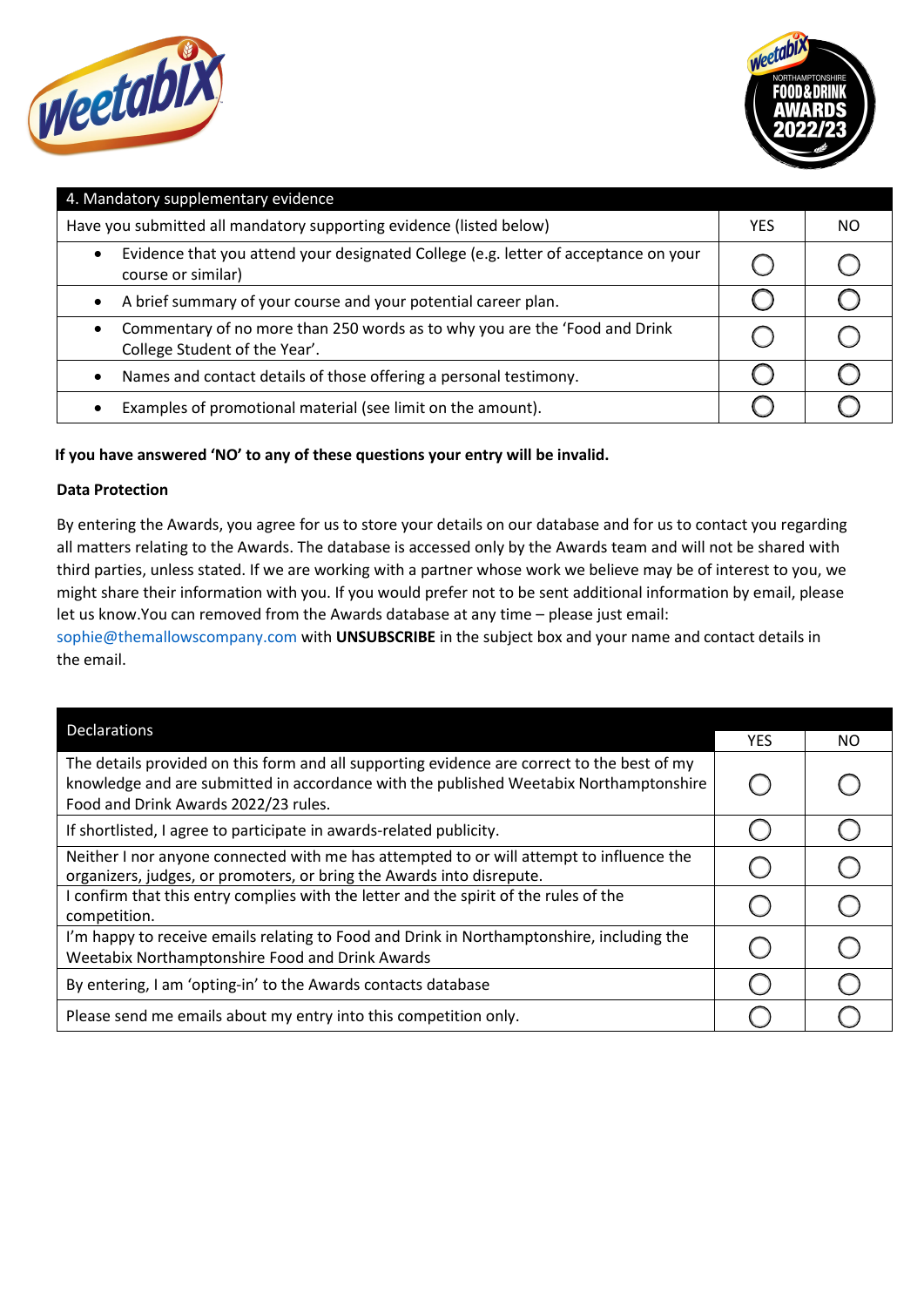



**By typing/signing your name below, you are certifying that all the details submitted are correct to the best of yourknowledge.**

**Signed Date**

Entries can be submitted by hand, post or completed digitally and emailed by using the SUBMIT button or saving and attaching (Please DO NOT change the filename)

**All supporting information** and postal entries should be returned to:

The Mallows Company, Arch Villa, 23 High Street, Bozeat, Northamptonshire, NN29 7NF. Tel: 01933 664437

Email entries to: [sophie@themallowscompany.com](mailto:sophie@themallowscompany.com)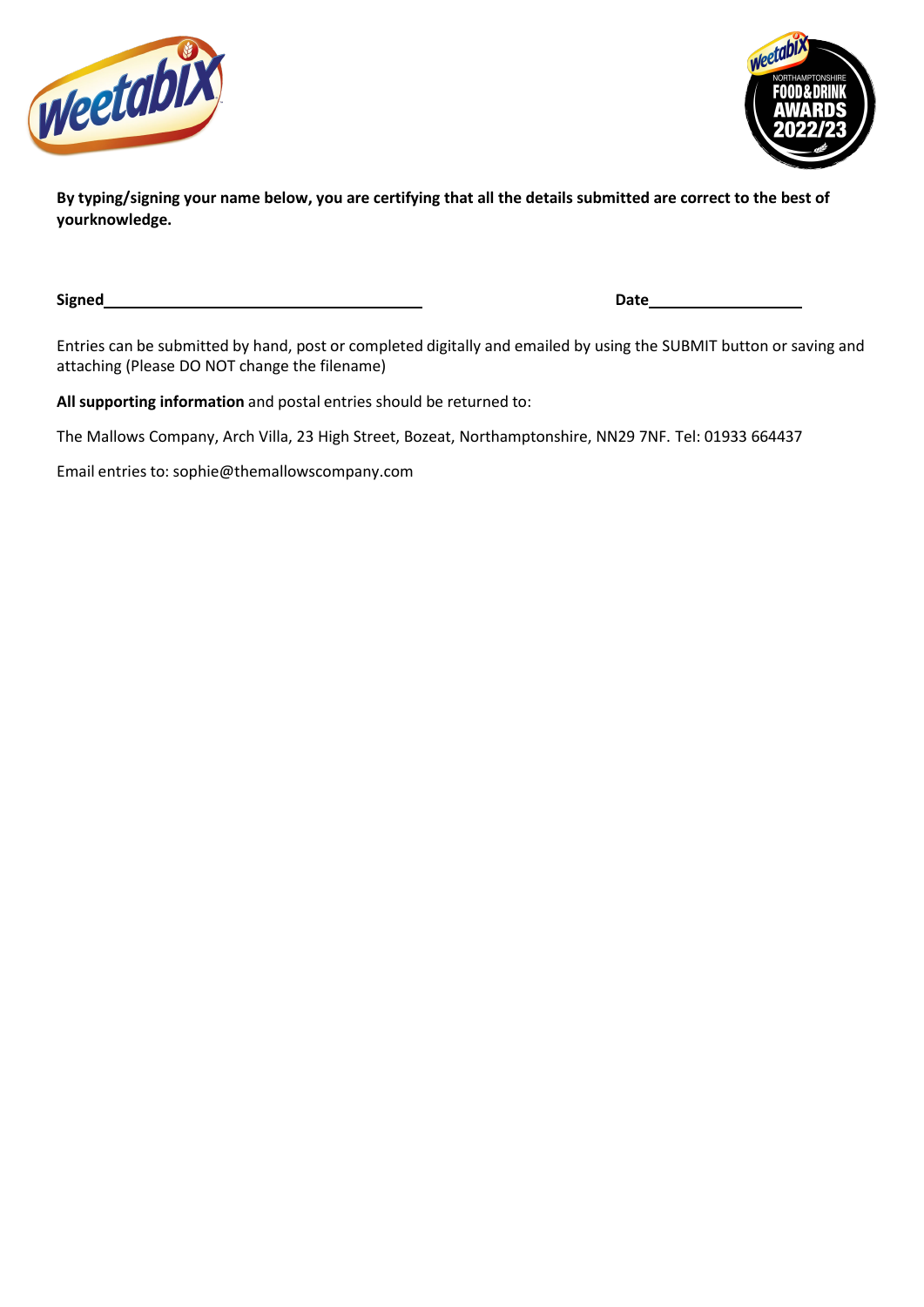



#### **Food and Drink College Student of the Year**

#### **Entry**

This category is open to all students aged between 16 and 21 (on 31<sup>st</sup> July 2022) currently undertaking a full or part time food/drink-related course at a Northamptonshire college (Moulton, Northampton or Tresham). It is designed to recognise students showing drive, commitment and passion for the sector, those demonstrating exceptional progress in skills development, who are keen to learn and are a young ambassador for learning about the food and/or drink.

Entries will be verified by the organisers to ensure compliance with the Terms and Conditions, and with the spirit of the Awards. Organisers will use their best efforts to assist all entrants to comply with the Terms and Conditions but cannot be held responsible if for any reason an entry has to be disqualified or rejected.

#### **Shortlisting**

A panel of judges will consider all entries and will select a shortlist of finalists based on:-

- **The entry form;** including quality of the entry form and supporting material (including video statement as appropriate)
- **The testimonies of those in support of the entry**

Their judging criteria will include to what extent the student:

- Shows drive, commitment and passion for the sector through their college work/external activities
- Has demonstrated exceptional skills development progress (either throughout their learning, as 'best in class' or best in a particular aspect of the course)
- Is willing to learn and be an ambassador for learning about food and/or drink

Each entrant will then be advised whether they have been selected as a finalist.

#### **External panel**

Each finalist will be interviewed (in person or via Zoom, subject to social distancing restrictions) to secure further information in support of their entry and the external panel will consider the results of those interviews and take into account the results of the shortlisting before determining who should be awarded Gold, Silver or Bronze. The results will be announced at the Awards Celebration.